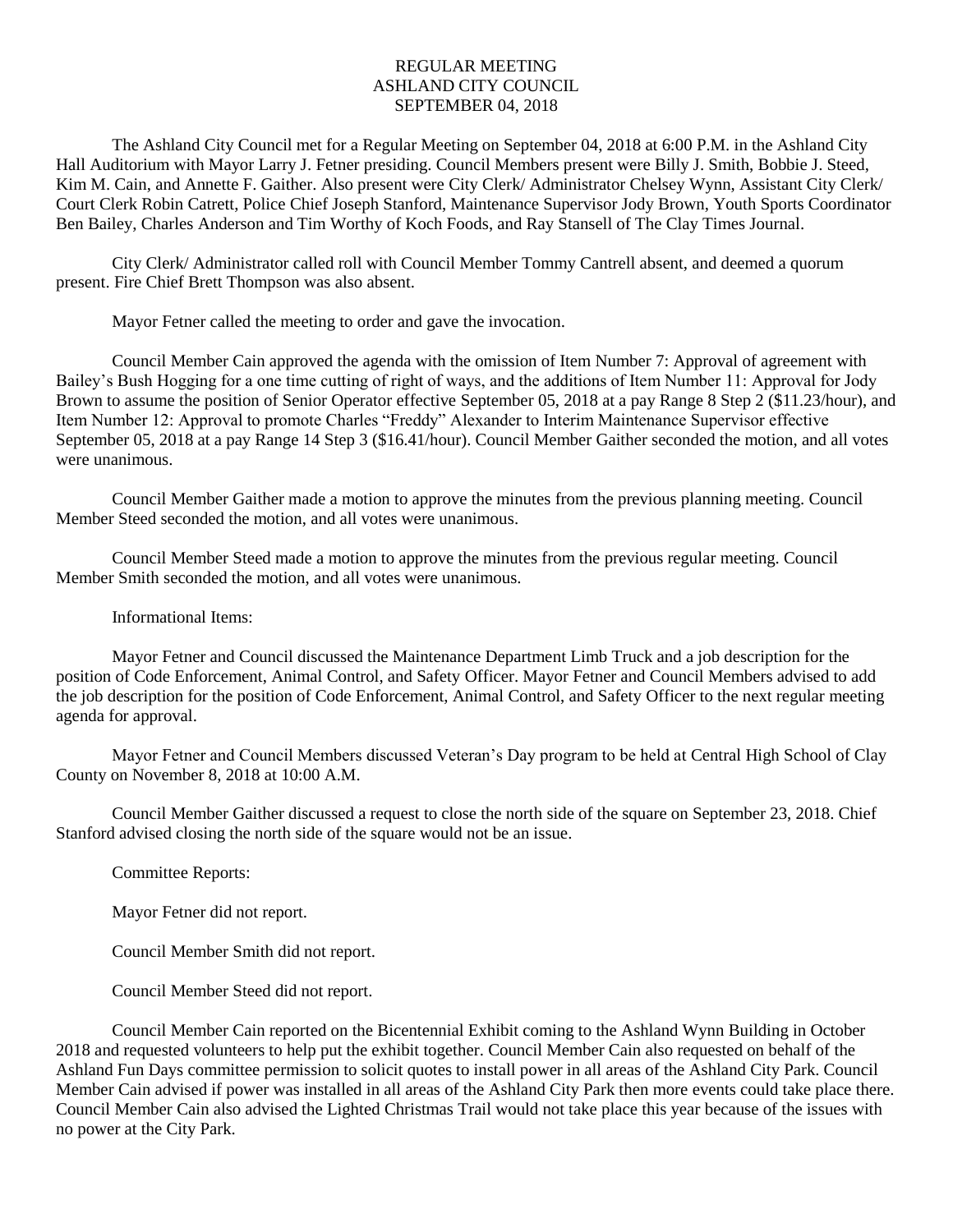Mayor Fetner and all Council Members agreed to allow the Ashland Fun Days Committee to solicit quotes to install power at the Ashland City Park.

Council Member Gaither reported on Agenda Item Number 10. Council Member Gaither advised Charter Communications will not charge any installation fees as long as the city will do in-kind work to include digging trenches. Council Member Gaither advised once the internet is installed at the City Park the city would be responsible for a monthly service fee. Council Member Gaither advised having free Wi-Fi at the City Park would be a great benefit to the citizens of Ashland and would also pave the way for security cameras at the City Park to feed to Ashland Police Department at all times. Council Member Gaither expressed the need to have all city buildings secure.

Police Chief Stanford reported on Trunk or Treat which will take place on October 31, 2018. Police Chief Stanford advised the Fire Department is doing the Haunted Trail. Police Chief Stanford also requested input on a community event titled "Coffee with a Cop". Chief Stanford explained this would allow citizens to meet with Officers. Chief Stanford advised the date for this event will be October 03, 2018 at 9 A.M. at the Wynn Building. Chief Stanford also advised he hopes to have an update on Dispatcher Kerry Hamlin soon.

City Clerk/Administrator Chelsey Wynn reported she is working on 2018-2019 budget.

Maintenance Supervisor Jody Brown advised the Maintenance Department is working on cutting grass and bush hogging.

Youth Sports Coordinator Ben Bailey reported September 10, 2018 is kickoff for soccer. Coordinator Bailey advised 80 kids signed up which is a great turnout. Coordinator Bailey advised he is grateful for the support he has received and advised he is working on several items for the future. He advised even if he isn't in the position next year he wants everything ready.

## New Business:

Council Member Smith made a motion to approve the bills received since the last regular meeting in the amount of \$13,143.29. Council Member Cain seconded the motion, and all votes were unanimous.

Council Member Cain made a motion approving the city to pay Mark's Cleaning Service to wax and buff the floors in the Court Room at the Wynn Building at a cost of \$600.00. Council Member Smith seconded the motion, and all votes were unanimous.

Council Member Steed made a motion to make Senior Center Director Scotty Parker a permanent employee and give him a one-step merit raise to Range 7 Step 2 (\$10.59/hour). Council Member Gaither seconded the motion, and all votes were unanimous.

Council Member Gaither made a motion to accept the resignation from Maintenance Supervisor Jody Brown effective immediately. Council Member Smith seconded the motion, and all votes were unanimous.

Council Member Cain made a motion to accept Koch Foods application for tax abatement, tax abatement agreement and Resolution 09-04-01-2018 to grant the tax abatement. Council Member Smith seconded the motion, and all votes were unanimous.

Council Member Gaither made a motion to table the decision on acceptance of Wellborn Cabinet, Inc. application for tax abatement, tax abatement agreement, and resolution 09-04-02-2018. Council Member Cain seconded the motion, and all votes were unanimous.

Council Member Smith made a motion to open and advertise for two weeks the position of Maintenance Supervisor. Council Member Gaither seconded the motion, and all votes were unanimous.